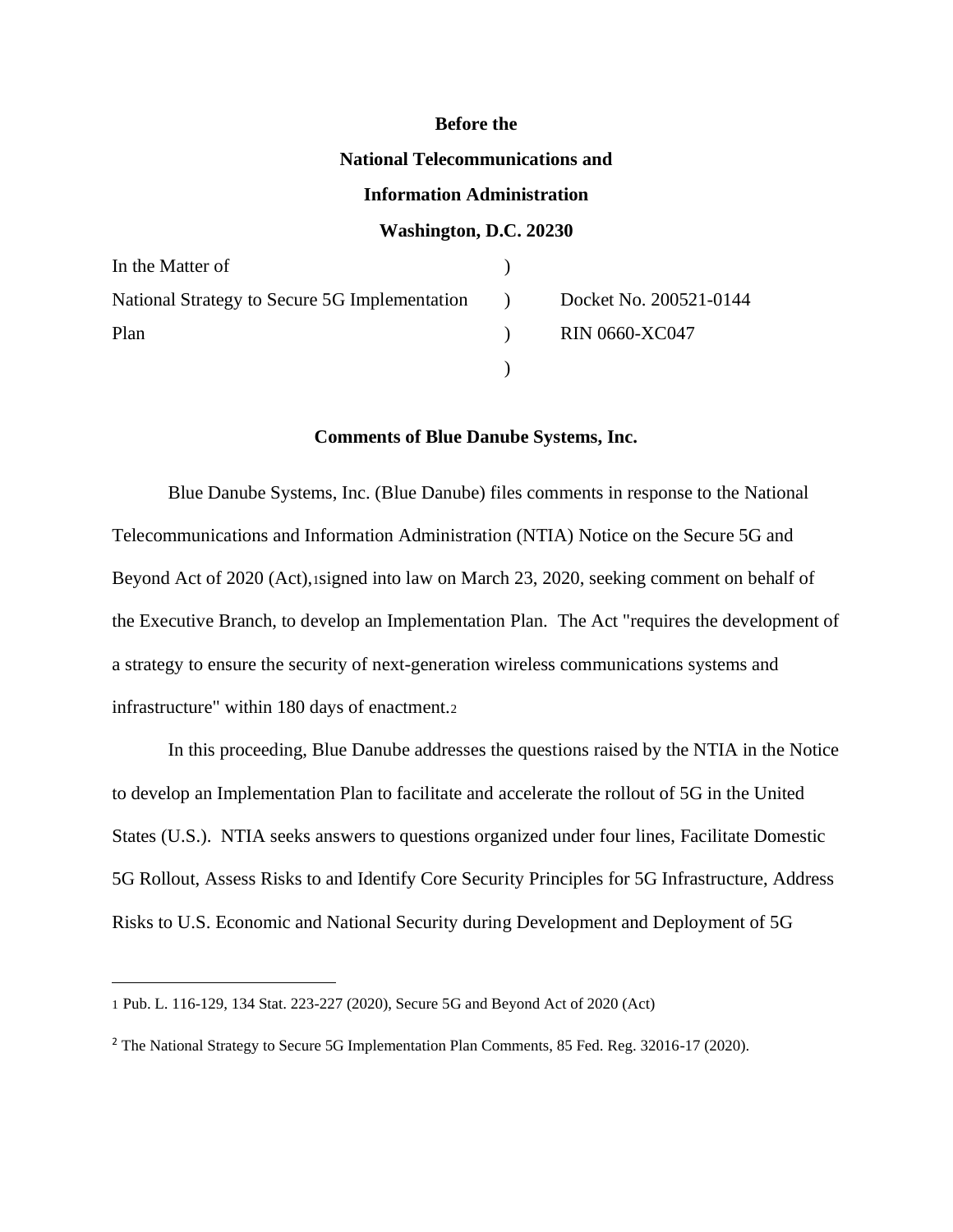Infrastructure Worldwide, and Promote Responsible Global Development and Deployment of 5G. Blue Danube, in its comments, addresses NTIA's specific questions related to its 3D beamforming MaMIMO technology and why startups and small companies are essential to the 5G ecosystem ensuring innovation in next-generation networks.

#### **I. Background**

Blue Danube is the only United States (U.S.) vendor providing advanced Phased Array Radio Antenna Systems (Massive-MIMO) solutions for LTE and 5G Networks. The company is a U.S.-headquartered small business, and a supplier of advance Phased Array Radio Antenna Systems for use with both LTE (4G) and 5G. Blue Danube is U.S.-owned, and all development and manufacturing occurs in the U.S. Principal owners include Sequoia Capital, Northgate Capital, Silver Lake Capital, AT&T, Stanford University, and Blue Danube own employees.

Blue Danube has developed and is manufacturing 3D beamforming MaMIMO radios based on a breakthrough in phased arrays, similar to systems used by military and intelligence agencies, but at a much lower cost. Blue Danube builds next-generation commercial wireless solutions for mobile networks and other applications using this 3D beamforming MaMIMO solution.

Blue Danube's Coherent MaMIMO solution brings 5G beamforming to today's commercial and government networks, dramatically increasing network capacity and end-user experience. With a cloud-based software suite that uses Artificial Intelligence (A.I.) and Machine Learning (M.L.) techniques, Blue Danube's technology enables an up to a 10X capacity increase with today's smartphones.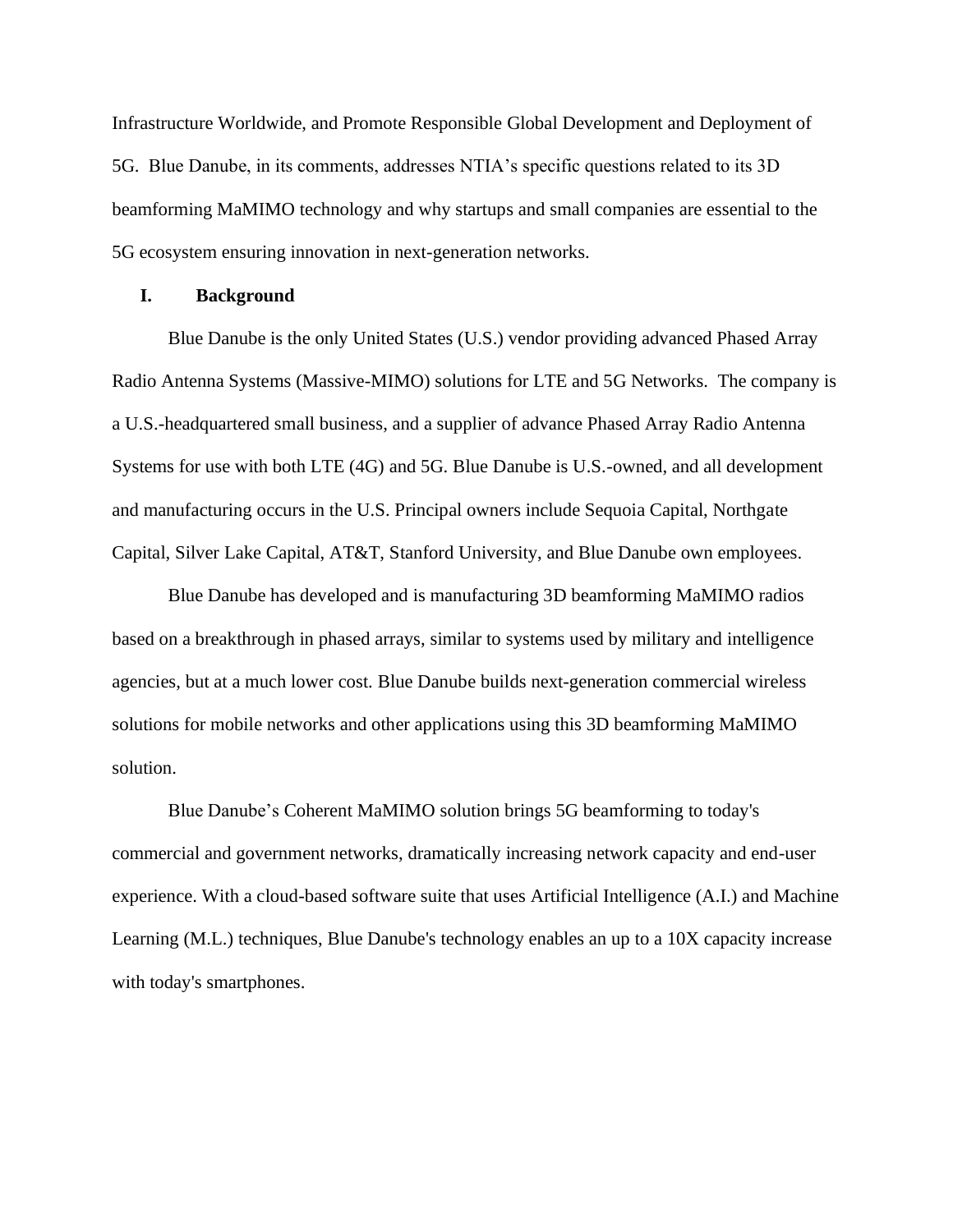The Blue Danube solution has been proven on multiple carrier networks. It is the only MaMIMO system to improve FDD bands, representing the majority of the sub-6GHz spectrum holdings by U.S. operators using equipment designated as a National Security Threat to the Communications Supply Chain.



Blue Danube's phased array Radio antenna systems have been in commercial operation in the U.S., Mexico, Australia, and India for over 3 ½ years. In each case, the products have improved the performance and reliability of the existing cellular system. Specifically, the products have increased capacity and coverage in each mobile cellular network where equipment has been provided.

Blue Danube has deployed its network technology in dense urban deployments and solved specific coverage problems, such as the top floors of high-rise buildings and offloading low band carriers (600-800MHz). Also, the products have been used in **rural** deployments to improve coverage and increase data speeds at a distance from the cell towers. The Blue Danube products deliver R.F. energy where it is needed and when it is required.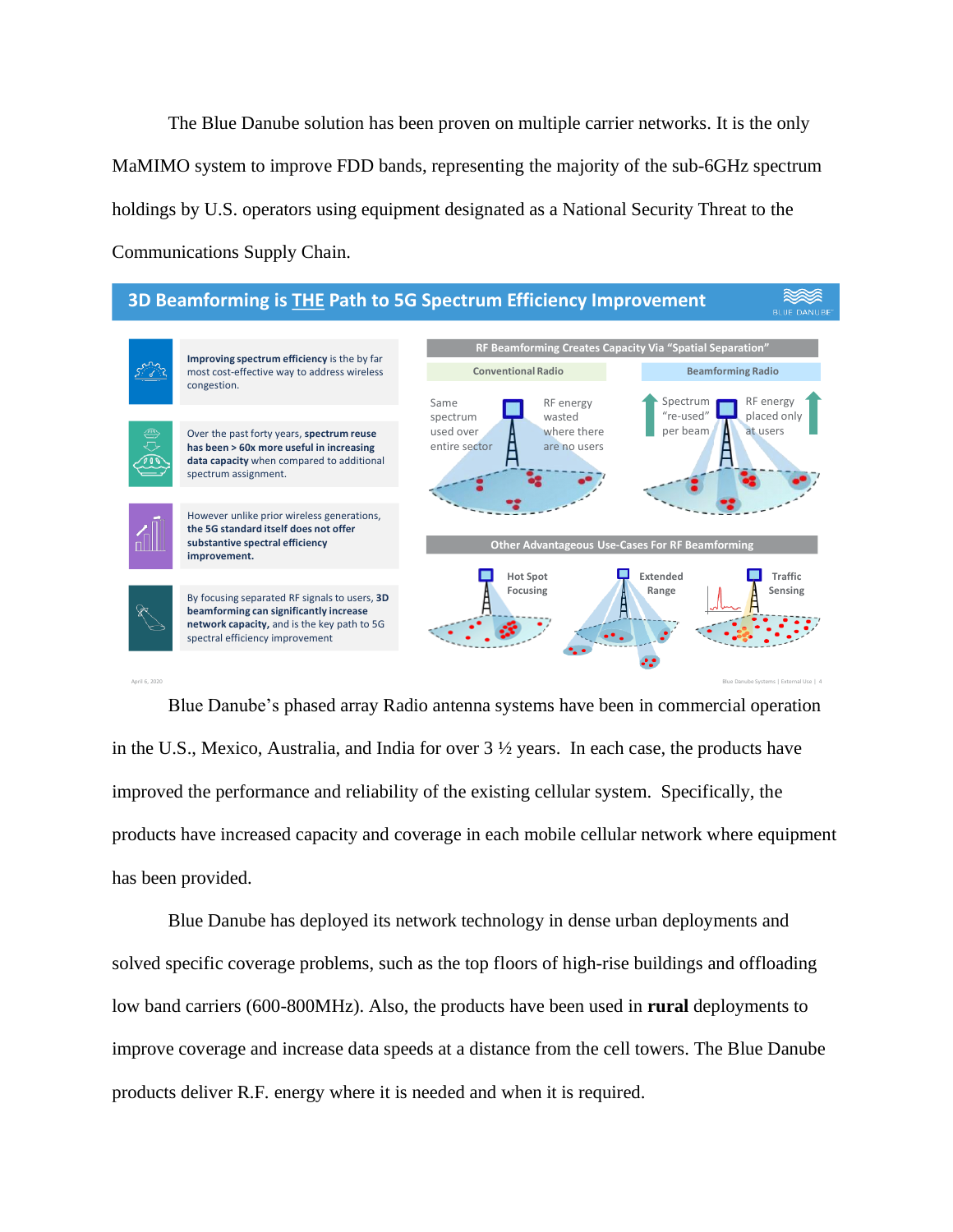In 2016, Blue Danube deployed its 3D beamforming MaMIMO technology in rural Virginia via the telecommunications provider SHENTEL. Working through Nokia core network equipment, the capacity was increased by 2.5x, as shown below.



Increasing the effectiveness of the existing spectrum can alleviate the pressure to free up other currently allocated spectrum, and can multiply shared capacity to minimize the effect on incumbent owners. Additionally, new network operators can deploy at vastly lower upfront costs because of improved coverage from beamforming. The MaMIMO radios can transform the way mobile network operators use their spectrum, saving money and resources, and providing a better quality of service through beamforming. This technique focuses on wireless signals toward high data traffic users, rather than having the signal spread in all directions like a conventional broadcast system normally would. This more direct connection is faster, but more importantly, the same spectrum can be reused in each beam.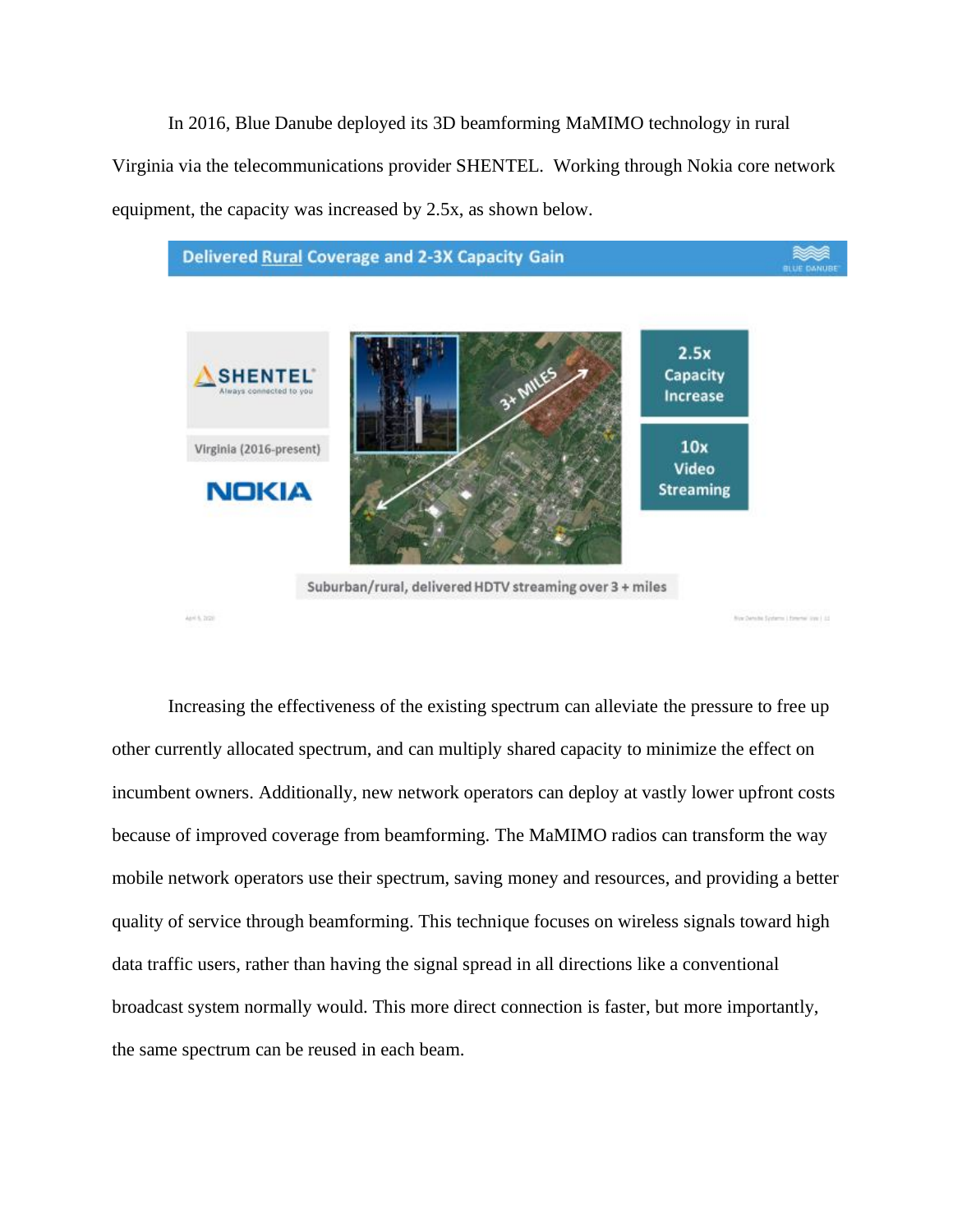#### **II. Line of Effort One: Facilitate Domestic 5G Rollout.**

- 1. The U.S. Government can facilitate the national 5G rollout via several steps. Initially, the U.S. should continue to make spectrum available in the low band, mid-band, and millimeter waves. This effort is supported by all wireless operators, the Federal Communications Commission (FCC), and other industry groups. As a radio antenna provider, Blue Danube is very interested in the useable spectrum bands for 5G that support spectrum sharing and duel use platforms to facilitate the maximum use and flexibility with the existing spectrum. Second, the replacement of insecure equipment (sometimes referred to as 'rip and replace') should occur. (Please see section VI below). Third, the use of open interfaces between wireless equipment must be supported. (Please see section VII below). Fourth, the national development of industry should be supported, and specifically, small and startup companies that are developing technology for 5G. Large U.S. telecom companies, through various mergers and acquisitions, are now controlled by offshore companies. There are several small companies such as Blue Danube that are developing high tech solutions for 5G.
- 2. For instance, the U.S government can best foster and promote research and development, testing, and evaluation of new technologies by providing direct investment to small companies working on advanced technologies for 5G. For instance, Blue Danube started with a series of grants from the National Science Foundation (NSF) and recently has received investment from In-Q-Tel. We have also participated in the recent National Spectrum Consortium (NSC) Request for Proposals. These programs should be expanded and focused on the critical pieces of 5G technology, including chipsets, radio and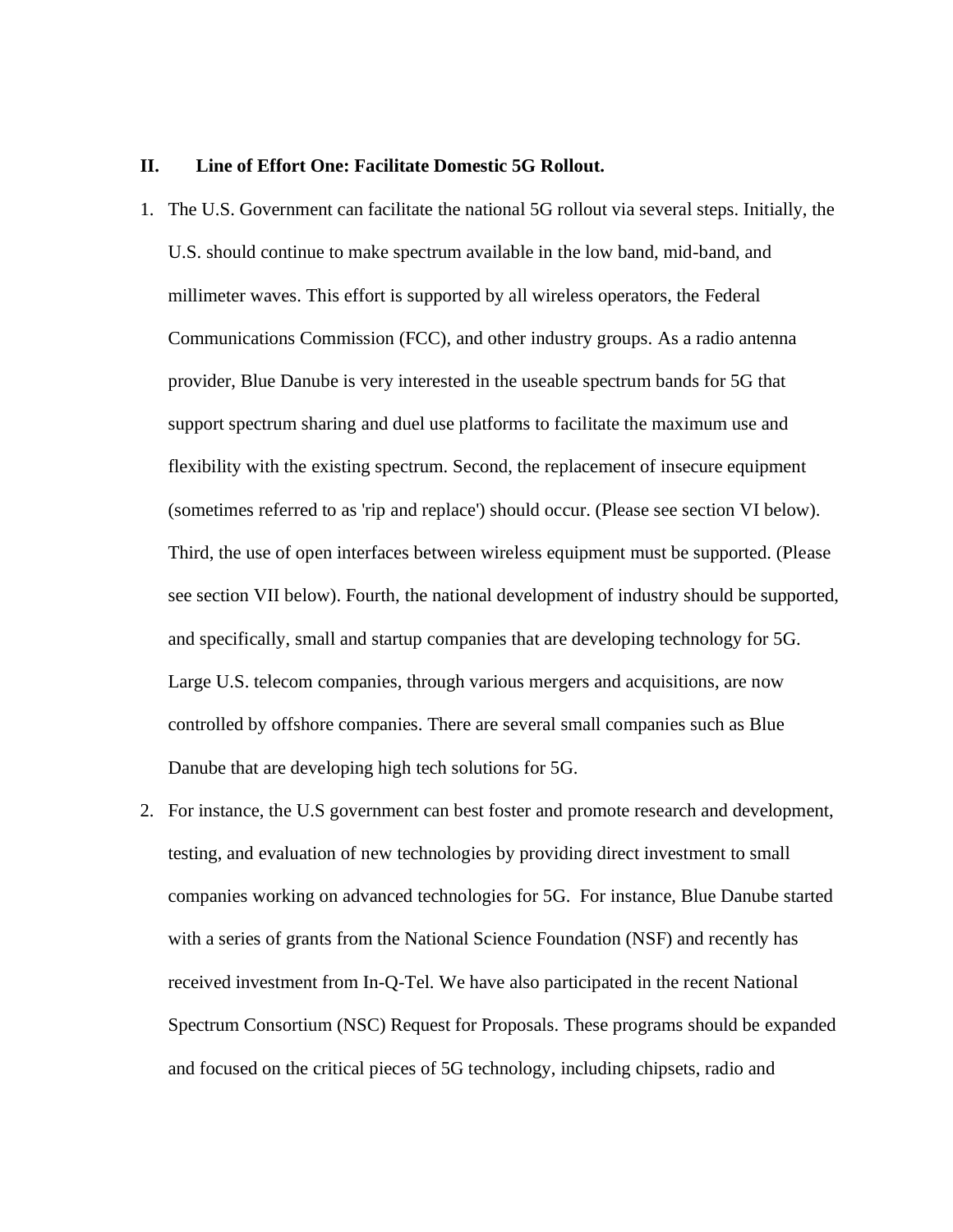beamforming technology, advanced applications in Machine Learning and Artificial Intelligence, software, and security.

- 3. An additional step the U.S. government can take is the support of Academia. There are several universities with wireless programs that should be expanded with greater access to testing equipment and internships for advanced students.
- 4. What areas of research and development should the U.S. government prioritize? All aspects of a 5G wireless system are ripe for development and advanced technologies. These include the core network, backhaul, latency, interfaces, software applications, IoT devices, end-user devices, antennas, radios, tower technology, and other platforms such as High Altitude Platforms (HAPs) and satellites. NTIA will receive comments on a number of these technologies, and Blue Danube will focus on the radio. What makes a wireless system, in the end, is the radio and antenna system. The U.S government should prioritize all aspects of the antenna system, including the antenna and materials for antennas. Beamforming and advanced beamforming techniques will be required to get maximum use out of all spectrum bands and provide the highest level of service. For instance, network components such as radio, amplifiers, filters, and digital coders should be required to be developed in the U.S. Specific goals should be required, such as 50% or greater of all radio/antenna components should be designed and built in the U.S.

## **III. Line of Effort Two: Assess Risks to and Identify Core Security Principles of 5G Infrastructure.**

1. In regards to security, again, our comments will focus on the radio antenna system. The primary concerns about radio antenna systems include interception of signals, jamming, and destruction. Design and management of the radio antenna system and the entire wireless network architecture should focus on these concerns.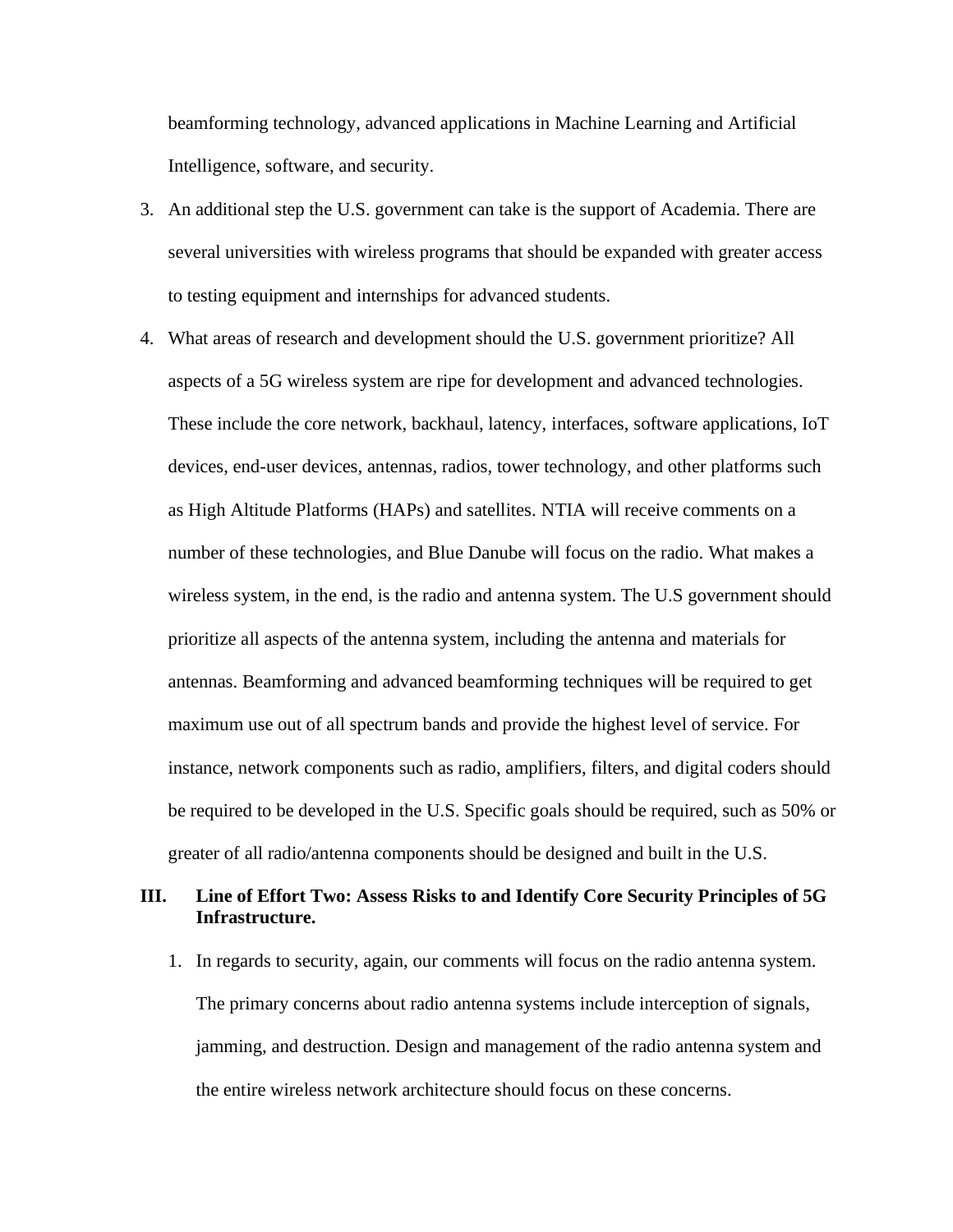- 2. Advanced beamforming can reduce the capability to intercept signals and minimize the potential of jamming. A network architecture that includes many nodes and various frequency bands can reduce the potential for interference, jamming, and mitigate the impact of destruction. With advanced beamforming, if a site is destroyed, surrounding sites can ensure there is no complete loss of coverage. As mentioned in Section II, the supply chain for the radio antenna system should be primarily U.S. based.
- 3. All operators and operations should have a contingency plan for interference, jamming, or destruction situations. It can occur because of natural catastrophes, terrorist attacks, or other instances of destructive force. Each node should have a plan that can be implemented immediately if a node is lost.
- 4. To promote the adoption of radio antenna security, each filing for a radio location should include potential contingency plans for loss due to interference, jamming, or destruction. All radio nodes have to be filed with the FCC, as part of the filing, a contingency plan in case of loss should be included.

## **IV. Line of Effort Three: Address Risks to U.S. Economic and National Security during Development and Deployment of 5G Infrastructure Worldwide.**

1. As evidenced by the recent requirement to quarantine and work at home, wireless systems are a critical piece of the U.S. economy and the global economy. This technology is ubiquitous and impacts our lives every day. The next-generation 5G technology will be used for communication, manufacturing, banking, driving, and tracking most everything. The opportunity for U.S. companies is enormous. Every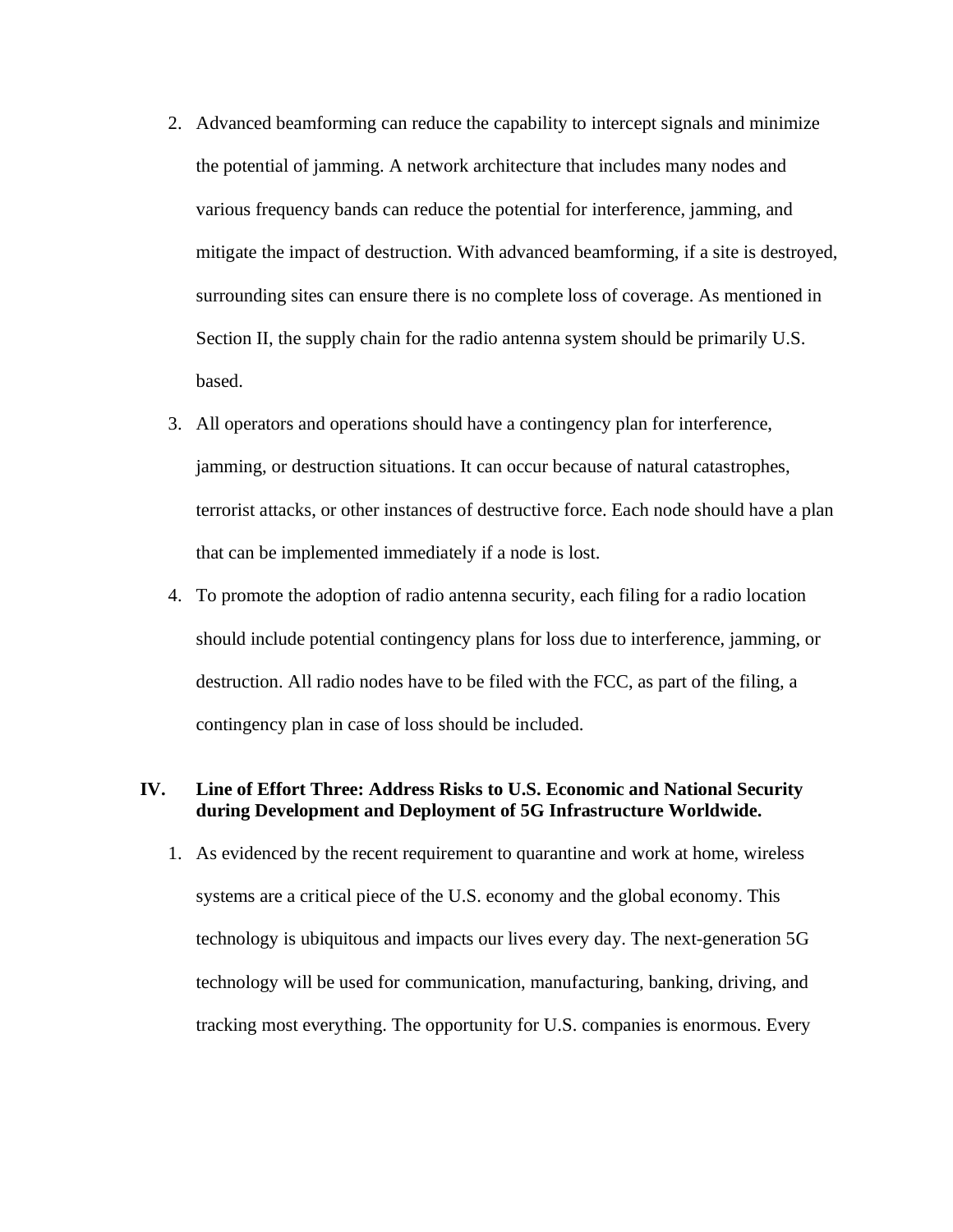industry has a part to play, and the U.S. must continue to lead the world in 5G applications.

- 2. The need for secure networks and privacy protection is critical. There is an overwhelming risk that someday, the network will entirely go down and stop the billions of applications and services provided by the network. It could occur due to a software bug or a cyber attack. Just like the capability to 'ground' all the airplanes on 9/11, there needs to be the capability to 'self isolate' parts of the network.
- 3. Section VII, open interfaces, requires vendor diversity, and market competition with primary network interfaces open. It will allow companies both large and small to compete for business.
- 4. The U.S. has always been a hotbed of technology innovation, and this must continue. Large companies realize that they need to innovate to compete. Likewise, small companies understand the same but have many challenges. One challenge is the current patent process. For a small company, the burden of filing, processing, and paying patent fees (including international filing) is sizeable. It would have to be managed carefully, but a means to help 'fund' the patent process for small companies should be developed. Possibly a 'success fee' could be used so frivolous patents would not be filed. Also, assistance with the international filing of accepted U.S. patents would be beneficial.

# **V. Line of Effort Four: Promote Responsible Global Development and Deployment of 5G.**

1. Today, technology development is happening on a global scale. The U.S. government can best lead this effort by pushing and using technology at all levels. A good example is a recent request for proposals from the National Spectrum Consortium.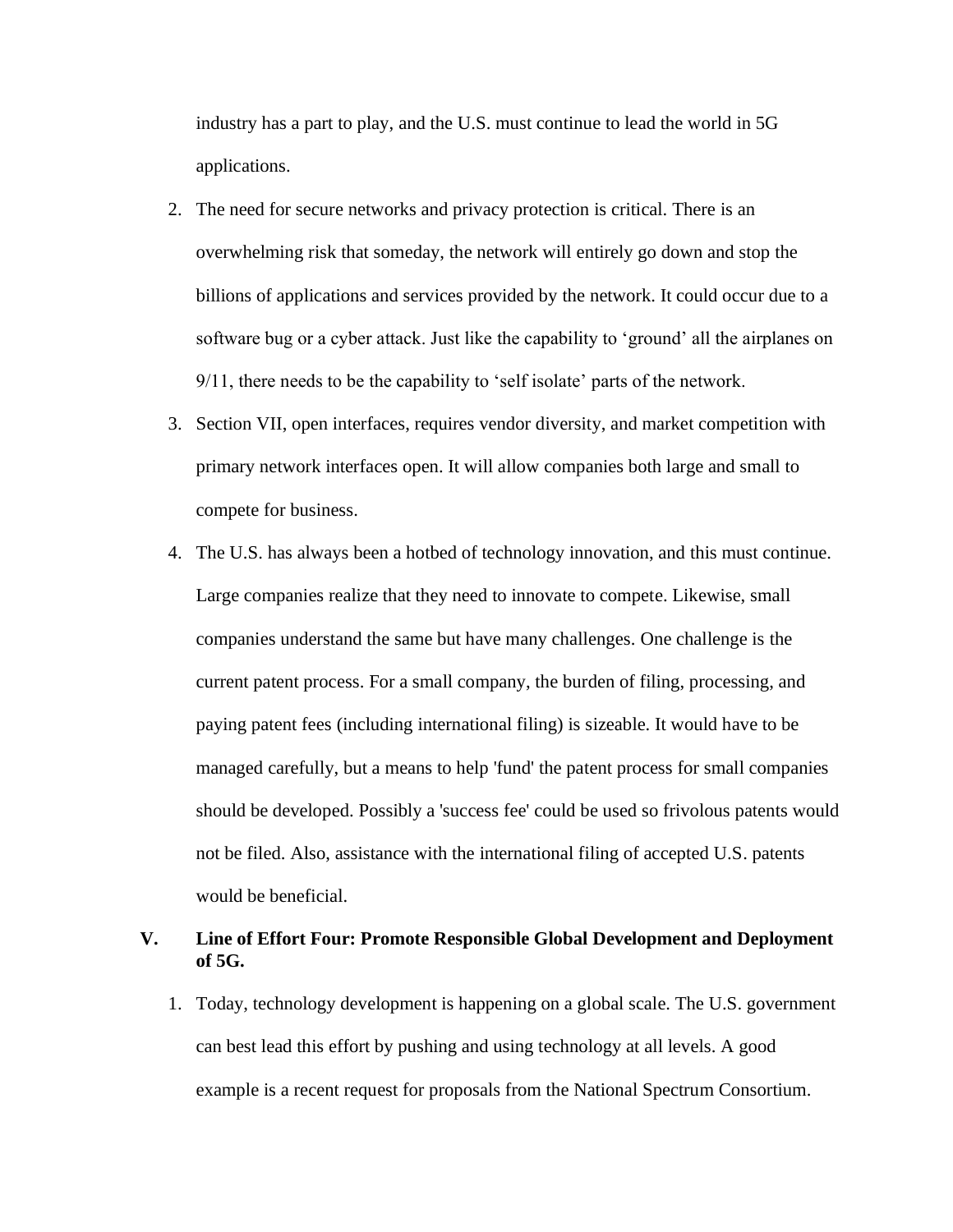The projects requested are for real-world situations with problems. Problems and challenges spur innovation. Industries and government contractors should be incented to use technology to improve their operation.

- 2. The area of standards, like the area of patents, is very difficult for small businesses. The standards bodies require a 'membership fee' and a considerable amount of time from the participant. Often standards meetings are at locations around the world, which requires time and travel by supporting organizations. Because of this, the standards bodies are more or less driven by large corporations. It is unfair and limits the ideas for new capabilities from small companies. One option would be to sponsor a group that supports small companies in standards bodies.
- 3. Equipment from other countries needs to be carefully screened and tested. For critical areas, the design documents should be archived in the U.S. in case of any supply chain interruption.
- 4. The U.S. should encourage cooperation and investment from trusted suppliers from other countries to invest in the U.S. This should include development and manufacturing facilities.
- 5. See section VII on Open Interfaces.
- 6. The U.S. should ensure a foundry, factory, or manufacturing capability in the U.S. for all critical infrastructure equipment. It would include all materials used and components such as integrated circuits, PCB boards, and cables.

# **VI. The U.S. plan to replace unsecured infrastructure equipment must provide upto-date capabilities that, at a minimum, should be upgradeable to 5G.**

The insecure equipment that is currently installed in the U.S. is of various ages and vintages. This replacement effort must include two key objectives: 1) all installed replacements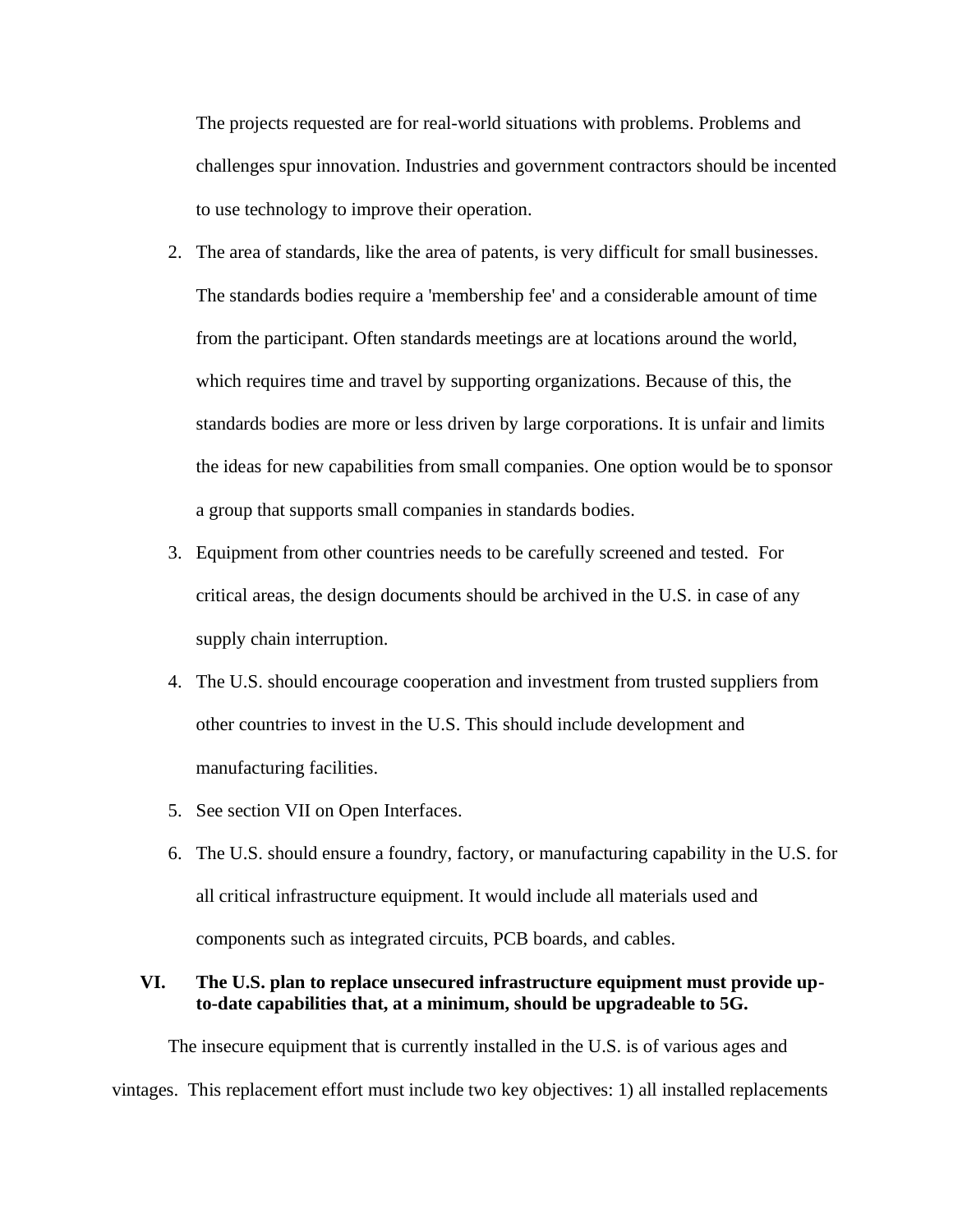should be the newest available equipment, and 2) all gear should be LTE-compatible, and at a minimum, be upgradeable to 5G. It means that all equipment can be upgraded to 5G and not require a "tower climb" or "truck roll" to accomplish the upgrade. The products should be capable of performing 3D beamforming for capacity and coverage (including **rural** areas) where required. Also, the products should use standard open interfaces (as discussed in Section VII) or be upgradeable to open interfaces, again without a requirement for a "tower climb" or "truck roll."

# **VII. Open Radio Access Interfaces should be mandatory; at a minimum, all products should be remotely upgradeable to Open Interfaces.**

Many of the core cellular network interfaces are open. It has given several companies the ability to develop and implement products in this space. Open interfaces have driven the whole "virtualization effort." It has led to the use of standard computing platforms to perform functions that were once delivered on individual purpose-built platforms. However, there is one primary system interface that is still not "open," the radio access interface.

To date, the industry has almost universally implemented the Common Public Radio Interface (CPRI) to link the radio to the baseband part of the core network. While CPRI is a standard, the implementation details are not. As a result, the large OEMs have each implemented the CPRI with hundreds of different control messages, packet sequences, and timing methods. In essence, this has the effect of making this interface proprietary to each OEM. The major operators have pushed for years to have this interface documentation open, with only modest results. It has limited the ability of small companies such as Blue Danube to enter the market successfully. It has slowed the implementation of advanced technologies being developed by innovative companies in the U.S.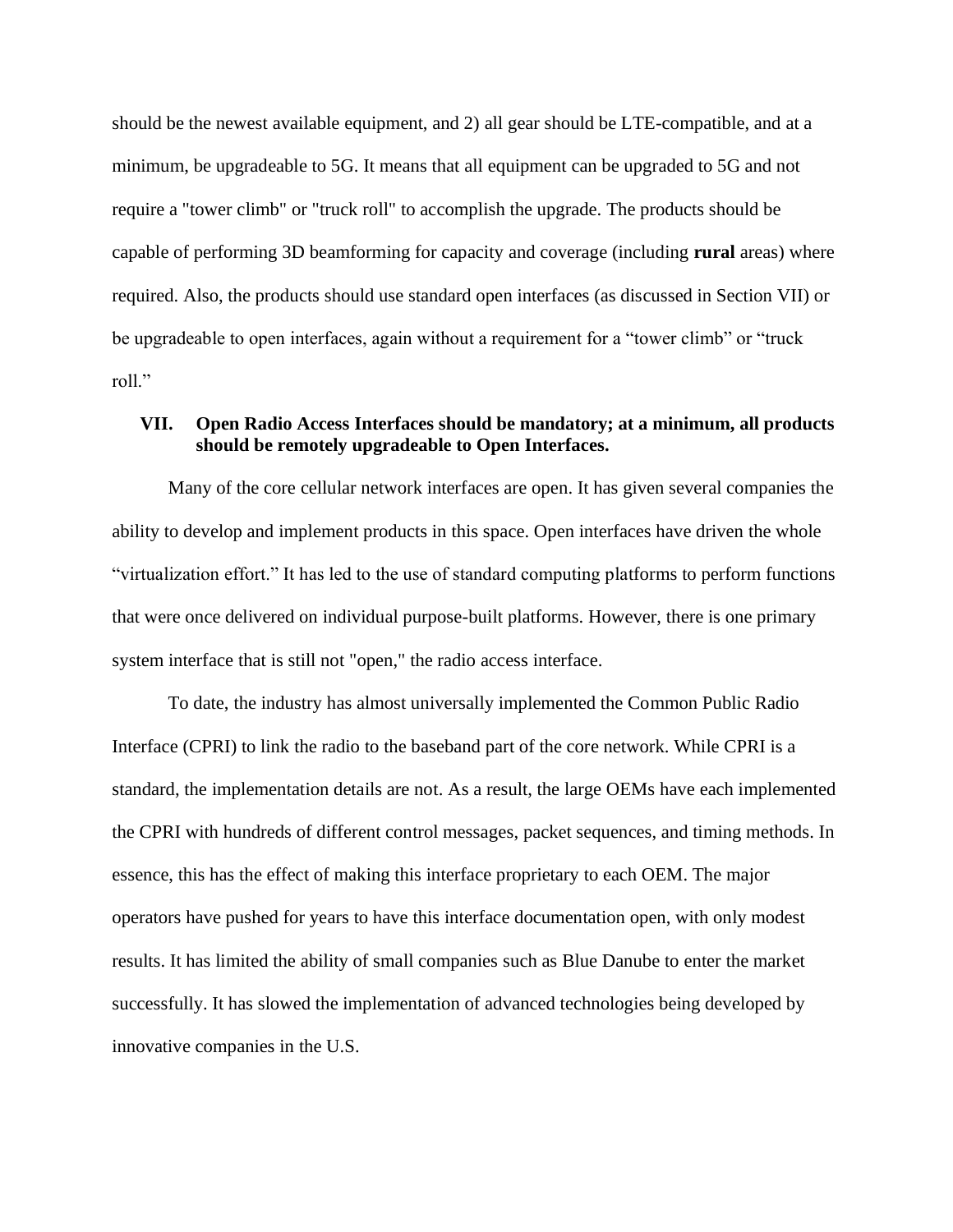Key industry stakeholders are pushing once again to establish an open interface to the radio. The Open Radio Access Network (ORAN) Committee has excellent support in the industry and is working to develop a more robust open interface to the radio. Most significant OEMs participate in this effort, as well as many smaller companies, including Blue Danube. One concern that has already surfaced is the number of "optional" features in the standard. There are many "mandatory" features, but if the committee cannot agree on a feature, it is optional. This practice creates the potential that a vendor could still have a "proprietary" interface to the radio, defeating the goal of open access. Vendors must be required to provide clear and accessible documentation of any feature using the radio interface. It will allow a broader supply chain, more significant innovation, and new business models.

#### **VIII. Conclusion**

Blue Danube strongly supports the U.S, roll out of 5G and the need for U.S. technology leadership in 5G. Advanced technology is available in the U.S. Some of this technology is being developed by small companies that need to be supported and helped with standards bodies, patents, and open interfaces. Insecure equipment replacement should include current advanced products and be fully upgradeable to support 5G. Advanced capabilities such as 3D beamforming should be implemented, and all equipment should have open interfaces to the radio equipment or be remotely upgradeable to open interfaces.